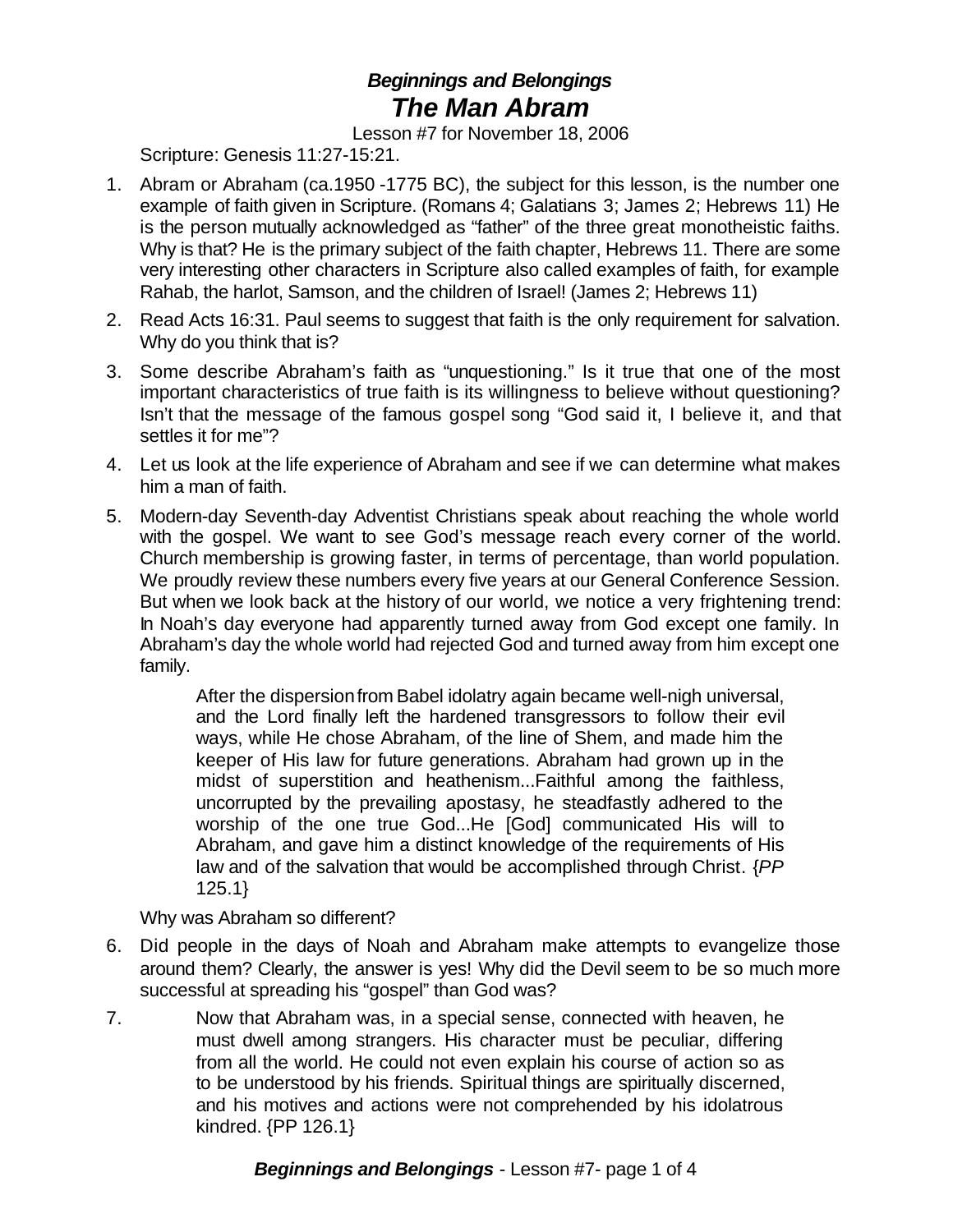- 8. Is it dangerous to stay among friends and family? Do our friends and family tend to lead us away from God or nearer to him?
- 9. Ur of the Chaldees is not too far from Babel. Do you think Abraham's family had been involved in that fiasco? **Why do you think it was God's choice to pick out one individual with whom to work, instead of trying to spread the gospel to all parts of the world? If isolation from those to whom we are closest makes it easier to maintain a pure faith,why didn't God pick someone from South America,Western Europe or Eastern Asia instead of Abraham not far from the center of sin?**
- 10. Who received the first call of faith? Was Abraham called to move from Ur to Haran or was it his father Terah? (Genesis 11:31) Why does the Bible say it was Terah who took his son Abraham, and other members of his family, and moved to Haran? Do you think God intended for them to spend some years at Haran? Why? (Compare Acts 7:2-4) What happened as a result of this two-step call?
- 11. Why didn't Abraham and his family go directly to Canaan? **Abraham's family, even some of those who accompanied him to Haran, continued to practice idolatry. Why do you think this giant man of faith could not convince his own family to be faithful to God?** Which is harder: To convince a member of your own family or a stranger about the gospel? Do we have evidence that Abraham was trying to reach out to others and teach them the truth? Read Genesis 12:5.

Among these were many led by higher considerations than those of service and self-interest. During their stay in Haran, both Abraham and Sarah had led others to the worship and service of the true God. These attached themselves to the patriarch's household, and accompanied him to the land of promise. (PP 127)

- 12. **What would happen today in our church if there were a few members in each congregation willing to do what Abraham did?**
- 13. **What did God promise Abraham?** What reasons did he give him for leaving his home and his family and traveling to an unknown place? (Genesis 12:1-3; Hebrews 11:8-10) As we know, historically, Abraham became the father of three great monotheistic faiths: Judaism, Christianity, and Islam. Millions of people today are still named after him. The people at the Tower of Babel gathered together and worked hard to make a name for themselves! God took Abraham out of that setting and sent him to a distant country to dwell alone to make a name for Abraham! Why was God's plan for Abraham successful and the plan of the builders of the Tower of Babel unsuccessful?
- 14. **In trying to explore the roots of Abraham's faith, what factors do you see that were important? Remember that Abraham had no Bible, apparently no spiritual advisers, no prophets or pastors to give him guidance, and he lived in a family corrupted by idolatry.**
- 15. When God called Abraham, how did he do it? How did Abraham know that God was even speaking to him? Did theyhave a personalrelationship? Did he hear voices or see visions? Today, we send people like that to psychiatrists! Does God speak to people and call them in our day? How would you know if God was calling you?
- 16. The city of Ur was highly sophisticated for its day. Apparently there were water systems and sewer systems and the area was well-watered by the Euphrates River. Do we know for sure how Abraham earned a living prior to his departure?
- 17. Many ancient families, and even many families in poorer parts of the world today,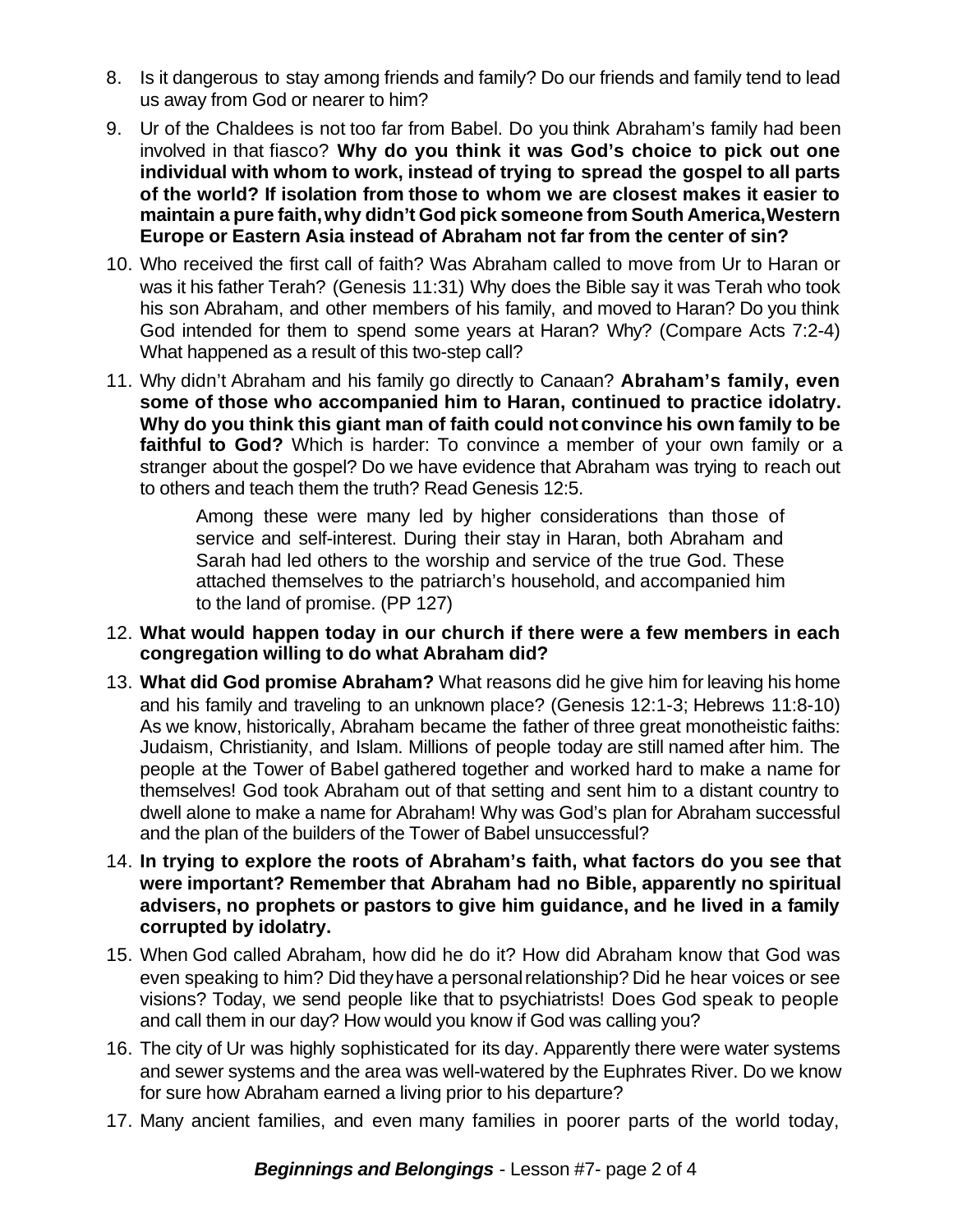lived/live a subsistence life. A famine, an epidemic, a war or even an animal disease could wipe out a whole community. Living in a trade city near a large river protected one from many of these dangers. Moving away by oneself into a country of unknown people with a different language and different tribal customs and background could put one at great risk.

- 18. **Not long after Abraham reached Canaan, a famine set in. Abraham had to move south to Egypt. Why didn't he go back to Ur? Or at least to Haran? Did Abraham have questions about this wonderful land that God was about to give him?**
- 19. As we know from historical records, intermarriage with members of one's own family was very common in ancient times. Both Abraham and Nahor married their own sisters, although they were half-sisters due to the fact that their father had multiple wives. Why do you think they did this? Were they trying to remain uncorrupted by the world?
- 20. When Abraham reached Egypt, he told his wife to tell the Egyptians that she was his sister. (Genesis 12:13) While this was true in the strictest sense of the word, it was intended to misrepresent their relationship. What do you think happened to Abraham and Sarah during their time in Egypt? How did he happen to come in contact with Pharaoh and how did Pharaoh learn about Sarah?
- 21. How old was Sarah when she seemed to be so attractive to Pharaoh? What do you think it was about Sarah that made her attractive?
- 22. Was Abraham's faith weakened by the fact that God had led him into a land of famine? How often does God lead us into testing? Don't we pray about that? (Matthew 6:13)

The Lord in His providence had brought this trial upon Abraham to teach him lessons of submission, patience, and faith--lessons that were to be placed on record for the benefit of all who should afterward be called to endure affliction. God leads His children by a way that they know not, but He does not forget or cast off those who put their trust in Him. {*PP* 129.2}

- 23. When was the last time you can remember that God tested your faith? How did he do it?
- 24. When Abraham and Lot with their herds and herdsmen returned to Palestine, what happened next? Read Genesis 13:1-13. **If Lot had insisted that Abraham choose first, what do you think Abraham would have chosen?** What can we learn from Abraham's very generous spirit?
- 25. Now that things seem to be looking up for Abraham and his flocks and herdsmen were scattered over the hills of Judea, what did God say to him? Read Genesis 13:14-18.
- 26. **Since Abraham still had no son,why do you think he didn't choose to adopt Lot? Shouldn't Lot have been the naturalchoice? Why did Abraham look to someone not even of his tribe or his nationality as the inheritor of his estate?**
- 27. Read the story of Abraham going to war in Genesis 14. What do you think was going on in this war between four kings and five kings? Where did these different groups come from? Had they traveled a long distance to carry out this attack? If we understand the names correctly, one king was from Babylon; another king was from Iran; one was from Turkey. They apparently went on a raiding party into the Jordan Valley. How large a group you do you think was involved in this battle?
- 28. Abraham took 318 trained soldiers from among his own workers, plus the forces of Mamre, Eshcol and Aner with him as allies, and pursued the escaping group. Did Abraham know these kings who came from somewhere near the area where he had